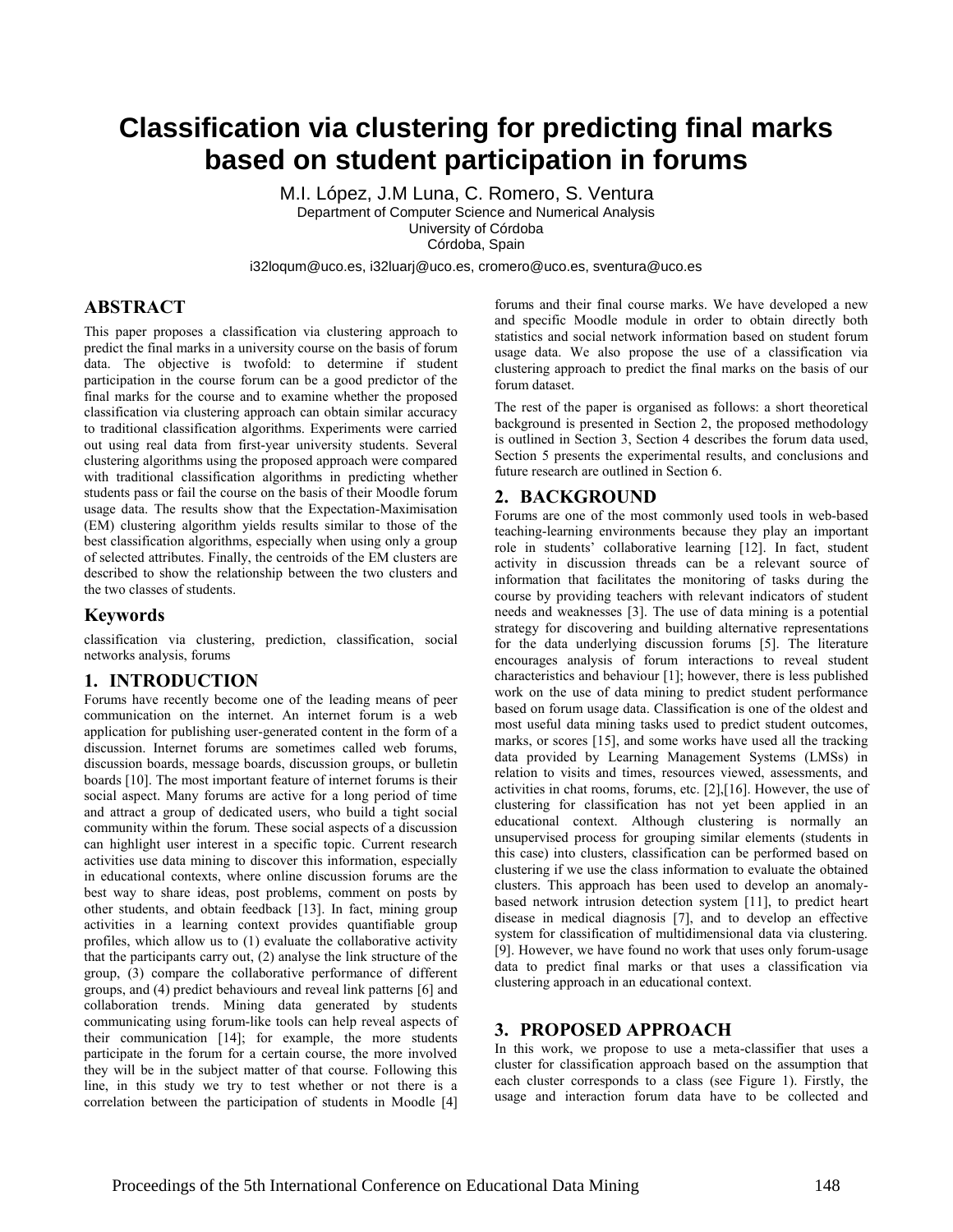preprocessed. Then, an optional attribute selection process can be applied (B), or not (A), in order to select only a group of attributes/variables or to use all available. Next, a clustering algorithm is executed using the training data, after removal of the class attribute, and the mapping between classes and clusters is determined. This mapping is then used to predict class labels for unseen instances in test data. In other words, the class attribute is not used in clustering, but it is used to evaluate the obtained clusters as classifiers.



Figure 1: Proposed classification via clustering approach

For all cluster algorithms, it is important to ensure that the number of clusters generated is the same as the number of class labels in the dataset in order to obtain a useful model that relates each cluster with one class. We use this approach to test if student participation in forums is related to whether they pass or fail the course.

## **4. DESCRIPTION OF THE DATA USED**

The dataset used in this work was gathered from a Moodle forum used by university students during a first-year course in computer engineering in 2011 (see Table 1).

| Number of Number of Number of Number of<br><b>students</b> | messages | threads | replies |
|------------------------------------------------------------|----------|---------|---------|
| 114                                                        | 1014     | 81      | 933     |

Table 1: Some forum statistics

We developed a new module for Moodle specifically to obtain a summary dataset file with basic forum usage statistics (see Figure 2), to perform some analysis of social networks, to facilitate teacher evaluation of the messages, and to add the final marks of the students.

| <b>Student</b> | nMessages nThreads nReplies nWords nSentences nR |  |  |
|----------------|--------------------------------------------------|--|--|
|                |                                                  |  |  |

|   |   | $\Omega$<br>œ | $\sim$<br>$\circ$ | 67  |     |  |
|---|---|---------------|-------------------|-----|-----|--|
| × | 6 |               | 5                 | 513 | 1., |  |
|   |   |               | 0                 | 17  | c   |  |
|   | w | 0             |                   | 43  | 2   |  |
|   |   |               |                   |     |     |  |

Figure 2: Screenshot of Moodle forum module

This tool not only enables us to visualise a list of variables for each student (see Table 2) but also allows us to save this summary information in a PDF file for report purposes or in an Excel file for data mining purposes.

| <b>Attribute</b> | <b>Description</b>                    |
|------------------|---------------------------------------|
| nMessages        | Number of messages sent per student   |
| nThreads         | Number of threads created per student |

| nReplies    | Number of replies sent per student     |
|-------------|----------------------------------------|
| nWords      | Number of words written by student     |
| nSentences  | Number of sentences written by student |
| nReads      | Number of messages read on the forum   |
| tTime       | Total time, in hours, spent on forum   |
| aEvaluation | Average score of the messages          |
| dCentrality | Degree centrality of the student       |
| dPrestige   | Degree prestige of the student         |
| fMark       | Final mark obtained by the student     |

Table 2: Variables of a student in a forum

The variables relating to forum usage are nMessages, nThreads, nReplies, nWords, nSentences, nReads, and tTime. The variable aEvaluation is the average score of the messages sent by the student. This evaluation of the contextual meaning of the messages has been done manually by the course teacher, who has read all the messages and assigned a score between 0 (bad) and 3 (very good). The two social network analysis measures are dCentrality and dPrestige, which are closely related to hyperlink analysis [\[8\].](#page-3-15) Both centrality and prestige are measures of the degree of prominence of an actor in a social network. Central or prominent actors are those that are extensively linked or involved with other actors. A person with extensive contacts (links) or communications with many other people in the organisation is considered more important than a person with relatively fewer contacts. Prestige is a more refined measure of the prominence of an actor than centrality. A prestigious actor is defined as one who is the recipient of extensive ties.

Finally, the class or attribute to be predicted in this study is fMark, that is, the final mark obtained in the final exam at the end of the course. It has two possible values or labels: PASS or FAIL.

## **5. EXPERIMENTAL RESULTS**

All our experiments were performed using Weka [\[17\]](#page-3-16) and the previously described forum dataset. In order to test the accuracy of obtained classification models we used the 10-fold crossvalidation method. All classifiers in Weka work in the same way under cross-validation. The model is built using just the instances in the training fold. The classification via clustering approach is based on the "clusters to classes" evaluation routine in the cluster evaluation code, which finds a minimum-error mapping of clusters to classes.

In the first experiment, we executed the following clustering algorithms provided by Weka for classification via clustering using all the available attributes (see Table 2): EM, FarthestFirst, HierarchicalClusterer, sIB, SimpleKMeans, and XMeans.

In the second experiment, we repeated all the previous executions using fewer attributes, based on the assumption that not all the available attributes are discriminative factors in the final marks. A process of feature selection was used to identify which attributes could have the greatest effect on our class (final mark). Weka provides a range of feature-selection algorithms from which we selected ten:CfsSubsetEval, ChiSquaredAttributeEval, ConsistencySubset-Eval, FilteredAttributeEval, FilteredSubsetEval, GainRatio-AttributeEval, InfoGainAttributeEval, OneRAttributeEval, ReliefFAttributeEval, and SVMAttributeEval. To rank the attributes, we counted the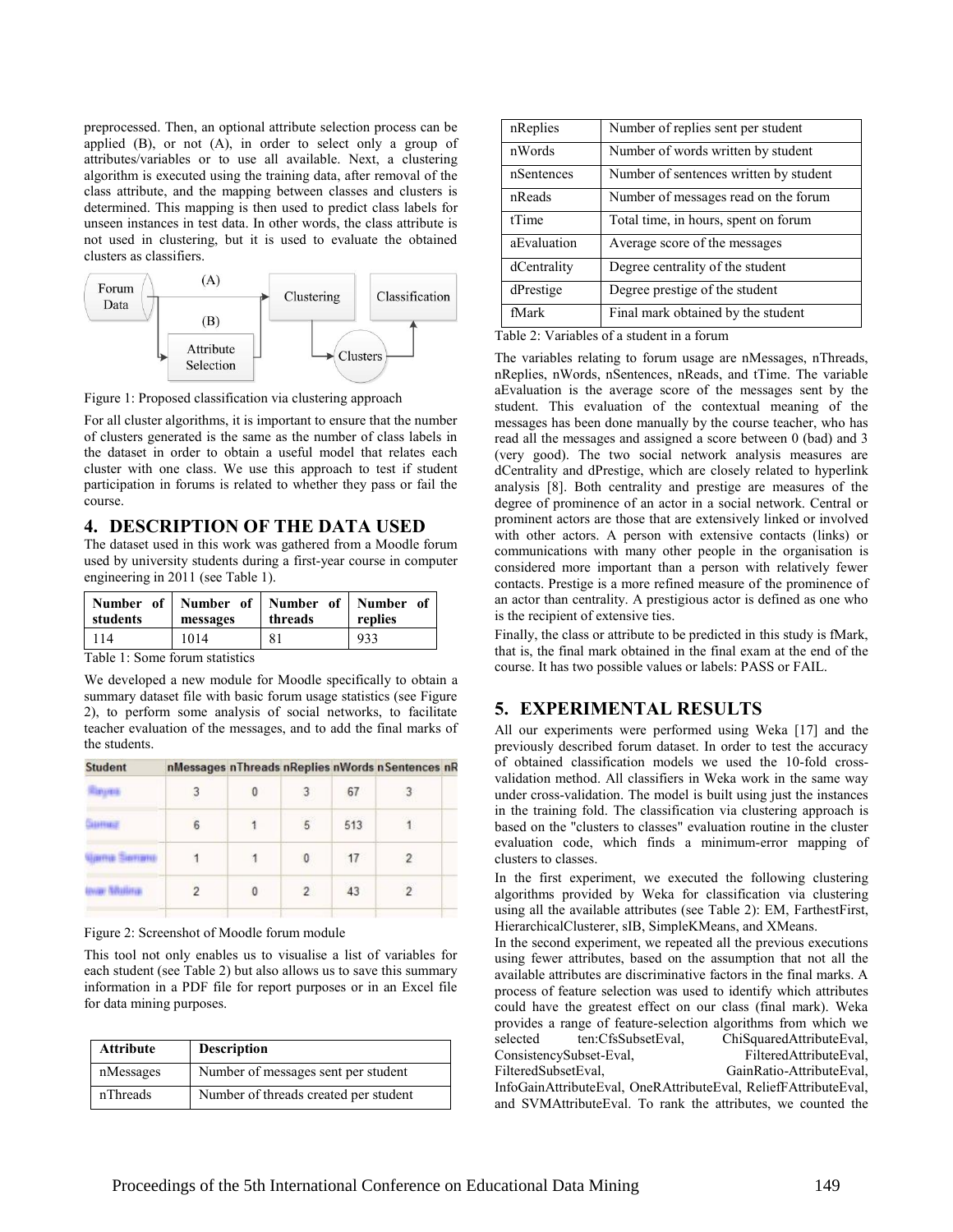number of times each attribute was selected by each attributeselection algorithm (see Table 3). Finally, we selected as the best attributes the first six attributes in the ranking, because these were selected by at least half (5) of the algorithms.

| <b>Attribute</b>             | Frequency     |
|------------------------------|---------------|
| dCentrality                  | y             |
| nMessages                    | 8             |
| nReplies, nWords             |               |
| dPrestige                    |               |
| aEvaluation                  | 5             |
| nSentences, nReads, nThreads | $\mathcal{E}$ |
| <sup>tTime</sup>             |               |

Table 3: Attributes ranked by frequency of appearance

The previous clustering algorithms were then executed for classification via clustering but using only the six selected attributes (see Table 3, above the bold line). Table 4 shows the overall accuracy (rate of correctly classified students) using all the available attributes (A) and using only the six selected attributes (B).

| <b>Clustering algorithm</b> | (A)   | (B)   |
|-----------------------------|-------|-------|
| EM                          | 0.842 | 0.894 |
| FarthestFirst               | 0.526 | 0.535 |
| HierarchicalClusterer       | 0.578 | 0.570 |
| sIB                         | 0.710 | 0.578 |
| SimpleKMeans                | 0.666 | 0.640 |
| <b>X</b> means              | 0.666 | 0.640 |

Table 4: Accuracy of classification via clustering approach

An analysis of the results shown in Table 4 reveals that only one algorithm obtained a good level of accuracy. In fact, the EM algorithm obtained the highest accuracy in both cases (A and B) and the best overall accuracy (89.4%) when using only the six selected attributes. All the other clustering algorithms obtained much worse accuracy values (50%–70%) than EM, and, in general, there was no improvement by using only six attributes.

In the third experiment, we compared the accuracy of the previous classification via clustering approach with that of traditional classification algorithms by executing a representative number of classifications of different types:

- Rules-based algorithms: DTNB, JRip, NNge, and Ridor
- Trees-based algorithms: ADTree, J48, LADTree, and RandomForest
- Functions-based algorithms: Logistic, MultilayerPerceptron, RBFNetwork, and SMO
- Bayes-based algorithms: BayesNet and NaiveBayesSimple

Table 5 shows the accuracy obtained by the previous classification algorithms using all the attributes (A) and only the six selected attributes (B).

| <b>Algorithms</b>    | (A)   | (B)   |
|----------------------|-------|-------|
| <b>DTNB</b>          | 0.859 | 0.833 |
| JRip                 | 0.833 | 0.815 |
| NNge                 | 0.842 | 0.807 |
| Ridor                | 0.833 | 0.842 |
| ADTree               | 0.859 | 0.842 |
| J48                  | 0.824 | 0.807 |
| LADTree              | 0.868 | 0.850 |
| RandomForest         | 0.850 | 0.833 |
| Logistic             | 0.859 | 0.850 |
| MultilayerPerceptron | 0.842 | 0.868 |
| <b>RBFNetwork</b>    | 0.868 | 0.886 |
| SMO                  | 0.868 | 0.886 |
| BayesNet             | 0.877 | 0.842 |
| NaiveBayesSimple     | 0.859 | 0.894 |

Table 5: Accuracy of classification algorithms

All the algorithms obtained a good accuracy with more similar values (80%–90%) than those obtained previously by the classification via clustering approach. The results indicate that some algorithms improve when using only six attributes, but others do not. The highest results are obtained by BayesNet when using all the attributes (87.7%) and NaiveBayesSimple when using only six attributes (89.4%), which is the best overall accuracy and is equal to that obtained by the EM algorithm.

Finally, we show the cluster centroids for the EM algorithm when using the six selected attributes that have yielded the best accuracy (see Table 6). The clusters-to-classes mapping done by the EM algorithm is such that cluster 0 is mapped to FAIL class and cluster 1 is mapped to PASS class.

| <b>Attributes</b> | Cluster 0 | <b>Cluster 1</b> |
|-------------------|-----------|------------------|
| nMessages         | 1.2199    | 14.8905          |
| nReplies          | 1.1599    | 13.6718          |
| nWords            | 18.4599   | 668.8039         |
| aEvaluation       |           | 0.7751           |
| dCentrality       | 0.0011    | 0.1565           |
| dPrestige         |           | 0.1021           |

Table 6: Cluster centroids obtained by EM algorithm

Cluster centroids describe the typical student for each group or cluster (see Table 6). We can see that the obtained clusters can be very informative from the point of view of classifying good and bad students. In fact, students who show a great level of participation in the forum (cluster 1) are classified as PASS, and students who show a very low level of participation in the forum (cluster 0) are classified as FAIL.

## **6. CONCLUSIONS**

This paper demonstrates the potential of the classification via clustering approach in an educational context, using it to predict students' final marks on the basis of their participation in forums.